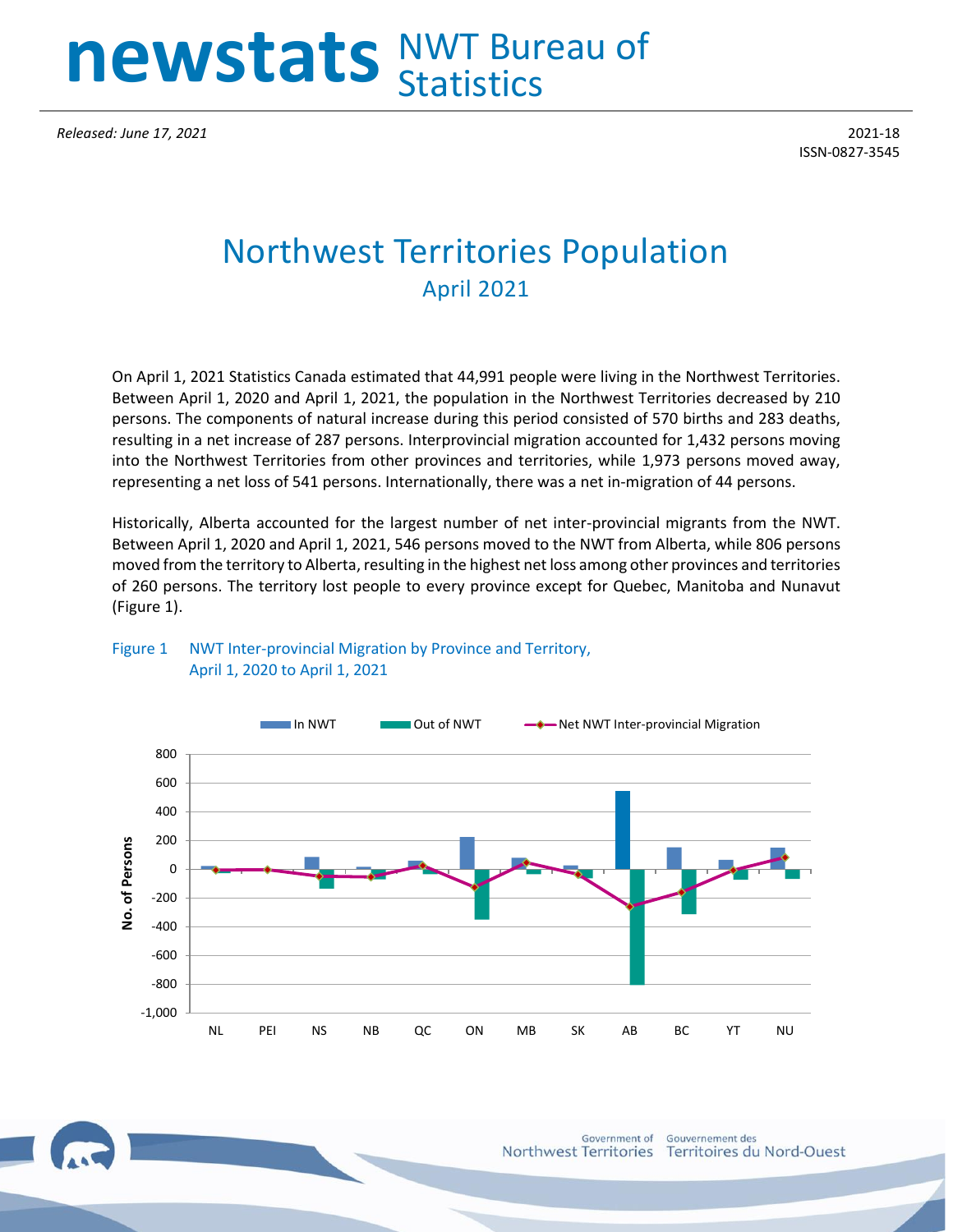At the national level, Canada's population increased by 0.4% between April 1, 2020 and April 1, 2021. Smaller growth rates compared to the previous year were prevalent throughout all the provinces and territories except for Nunavut which grew by 1.5% (Table 1). Newfoundland and Labrador was the only other jurisdiction besides Northwest Territories that saw their population decline (-0.5%). Even though in the first quarter of 2021, the number of immigrants and permanent residents to Canada were back to prepandemic levels, natural increase (births minus deaths) was the lowest in the history of available data with births being steady and deaths high.

|                              | 2021<br>01-Apr | (%)<br>Change | 2020<br>01-Apr | (%)<br>Change | 2019<br>01-Apr | (%)<br>Change | 2018<br>01-Apr | (%)<br>Change |
|------------------------------|----------------|---------------|----------------|---------------|----------------|---------------|----------------|---------------|
| Canada                       | 38,131,104     | 0.4           | 37,979,854     | 1.5           | 37,417,155     | 1.4           | 36,898,490     | 1.4           |
| <b>Northwest Territories</b> | 44,991         | $-0.5$        | 45,201         | 0.2           | 45,118         | $-0.4$        | 45,320         | 1.1           |
| Nunavut                      | 39,536         | 1.5           | 38,966         | 1.1           | 38,526         | 1.9           | 37,807         | 1.3           |
| Yukon                        | 42,596         | 1.5           | 41,980         | 2.3           | 41,040         | 2.1           | 40,200         | 2.5           |
|                              |                |               |                |               |                |               |                |               |
| <b>British Columbia</b>      | 5,174,724      | 0.6           | 5,142,404      | 1.6           | 5,063,527      | 1.6           | 4,983,183      | 1.6           |
| Alberta                      | 4,444,277      | 0.6           | 4,417,006      | 1.7           | 4,343,951      | $1.5\,$       | 4,281,706      | 1.3           |
| Saskatchewan                 | 1,179,906      | 0.0           | 1,179,618      | 0.9           | 1,169,286      | 0.9           | 1,158,451      | 1.1           |
|                              |                |               |                |               |                |               |                |               |
| Manitoba                     | 1,382,904      | 0.3           | 1,378,818      | 1.1           | 1,364,223      | 1.3           | 1,347,055      | 1.4           |
| Ontario                      | 14,789,778     | 0.5           | 14,723,497     | 1.8           | 14,467,162     | 1.6           | 14,235,643     | 1.6           |
| Quebec                       | 8,585,523      | 0.2           | 8,572,054      | 1.3           | 8,465,271      | 1.2           | 8,367,551      | 1.1           |
|                              |                |               |                |               |                |               |                |               |
| <b>New Brunswick</b>         | 783,721        | 0.3           | 781,024        | 0.9           | 773,805        | 0.7           | 768,522        | 0.5           |
| Nova Scotia                  | 982,326        | 0.5           | 977,043        | 1.2           | 965,287        | 1.1           | 954,618        | 0.8           |
| Prince Edward Island         | 160,536        | 0.8           | 159,249        | 2.2           | 155,833        | 2.5           | 152,039        | 2.1           |
| Newfoundland & Labrador      | 520,286        | $-0.5$        | 522,994        | $-0.2$        | 524,126        | $-0.4$        | 526,395        | $-0.4$        |
|                              |                |               |                |               |                |               |                |               |

### Table 1 Population Estimates and Annual Rate of Growth, by Province and Territory April 1, 2018 to April 1, 2021

The detailed components of population change for the Northwest Territories since 2011 are presented in Table 2.

These population estimates are based on the 2016 Census, adjusted for census net undercoverage. Data may be revised over the coming years, and it is possible that trends will change as a result of future revisions.

For more information about these estimates or for community level population estimates and projections, please visit the NWT Bureau of Statistics website at http://www.statsnwt.ca or call (867) 767-9169.